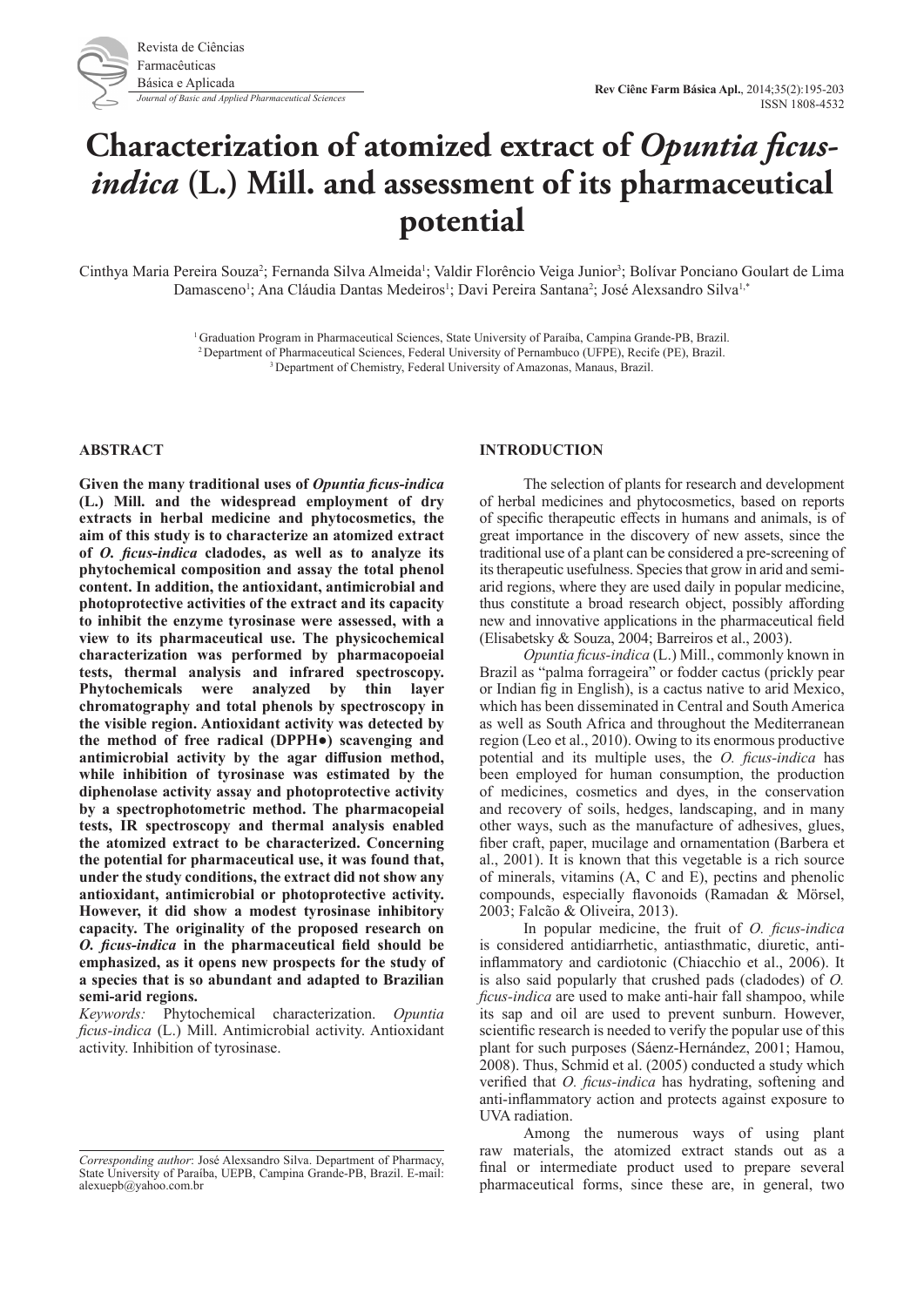to six times more potent than the fluid extracts that gave rise to them (Vasconcelos et al., 2005). The function of an atomized extract is to provide the action and characteristics of medicinal plants in small amounts and in a stable and convenient physical form (Ansel et al., 2000).

However, to control the quality of a product based on dried plant extract, it is necessary to check the chemical constitution and physicochemical properties of this extract, to ensure the desired final action. Thus, there are several analytical techniques used to standardize plant materials, among which we can list: thermal analysis, chromatography, infrared and ultraviolet spectroscopy (Souza, 2012).

The aims of this study were firstly to characterize the atomized extract of *O. ficus-indica* cladodes by pharmacopeial methods and analytical techniques, as well as to analyze the phytochemical composition and estimate the total phenol content. Secondly, it was proposed to assess the antioxidant, antimicrobial, tyrosinase inhibitory capacity and photoprotective activity of this extract, with a view to its pharmaceutical use.

# **MATERIALS AND METHODS**

## **Plant material**

The cladodes of *O. ficus-indica* were collected in March, 2011, at the city of Juazeirinho, PB (Brazil), which has a semi-arid climate. The plant material was identified by a botanist, Dr. José Iranildo Miranda de Melo, and dried plant specimens are deposited at the Manoel de Arruda Câmara Herbarium (ACAM) of the State University of Paraíba (UEPB), under voucher number 907. The collected pads were sanitized, their spines were taken out with tweezers and the stems sliced into small cubes. These were dried at 40°C in an oven with forced air circulation, until reaching a constant weight, and later ground in a knife mill (Whiley®).

## **Preparation of spray-dried extract**

The powdered cladodes were extracted by percolation for 10 days with 70% aqueous ethanol, in a plant : solvent ratio of 1:5. The hydroalcoholic extract was transferred to a rotary evaporator (Tecnal TE-211) to decrease the concentration of ethanol to a safe level (45-50%) for the drying process. The extract was dried by atomization in a spray-drying tower in the SD-05 laboratory-scale spray dryer (Lab Plant, UK). The drying temperature was  $160 \pm 1$ °C, the pump flow rate was 8 mL.min-1, while the exhaust temperature and air flow were not controlled. To aid the drying process, 20% colloidal silicon dioxide (Aerosil 200®) was added, relative to the content of solid (3.51%). The dried extract was collected at the base of a cyclone, stored in closed containers and kept in the dark in a silica gel desiccator.

## **Phytochemical characterization**

Phytochemical screening of the dried extract from *O. ficus-indica* was performed by thin layer chromatography (TLC) on silica gel plates (Merck), in accordance with the general method described in the Brazilian Pharmacopeia (Brasil, 2010). The extract was tested for: flavonoids, terpenes, alkaloids, tannins and proanthocyanidins. To

detect each of these classes of secondary metabolite, specific test reagents were used. The presence of saponins of was assessed by the formation of persistent foam after shaking with water (Harbone, 1998).

## **Determination of total phenolic contents**

The total phenolic (TP) content of the dried extract was determined by UV-Vis spectroscopy, using the Folin-Ciocalteu method, with modifications (Velioglu et al., 1998). A methanolic solution of the extract (1mg.mL-1) was prepared and 0.2 mL was mixed with 1.5 mL of 10% Folin-Ciocalteu solution in an amber vial, with vigorous stirring. After 5 minutes,  $1.5$  mL of  $6\%$  NaHCO<sub>3</sub> buffer was added. After 90 minutes, the absorbance of the mixture was measured at 725nm. The same procedure was performed for gallic acid standard solutions at the concentrations 0.5, 0.25, 0.125, 0.062, 0.031 and 0.015 mg.mL $^{-1}$ , in methanol. From the gallic acid data, a standard curve was constructed and its linearity estimated by least squares linear regression analysis. The curve was represented by the equation  $y = ax + b$ , where x is the concentration of gallic acid and y the absorbance at 725nm. The TP content was determined by reading the absorbance of the sample against the calibration curve.

## **Physicochemical characterization**

The spray-dried extract was analyzed, to determine the pH, density, total ash content, desiccation loss and particle size, by the official Brazilian Pharmacopeial methods (Brasil, 2010). All assays were performed in triplicate.

## **pH**

The reading was performed with a digital pH meter (HI 221 Hanna instruments), by immersing the electrode in a 10% (w/v) solution of the spray-dried extract in distilled water at 25°C. To calibrate the pH meter, readings were taken with standard buffers at pH 4.0 and 7.0.

# **Density**

To measure the density, a beaker of known weight and volume was filled with dry extract, while excess air was removed by tapping. The beaker was then weighed to obtain the mass of the extract. The density was calculated by dividing the weight by the volume occupied by the powder.

#### **Total ash content**

About 3g of extract was weighed in pre-weighed crucibles and then the samples  $(n = 3)$  were incinerated in a muffle furnace (Quimis®), by increasing the temperature gradually as follows: 30 minutes at 200°C, 60 minutes at 400° C and 90 minutes at 600°C. The result is expressed as the percent mass of ash in the extract  $(\% w/w)$  and represents the mean of three determinations.

#### **Loss on drying**

The moisture in the sample was determined by gravimetry. Thus, 2g extract was weighed and transferred to a weighed, desiccated filter. The sample was then dried in an oven (Fanem®) at 105°C for 2 hours and the operation was repeated until constant weight.

## **Particle size distribution**

To determine the particle size profile, 5g of the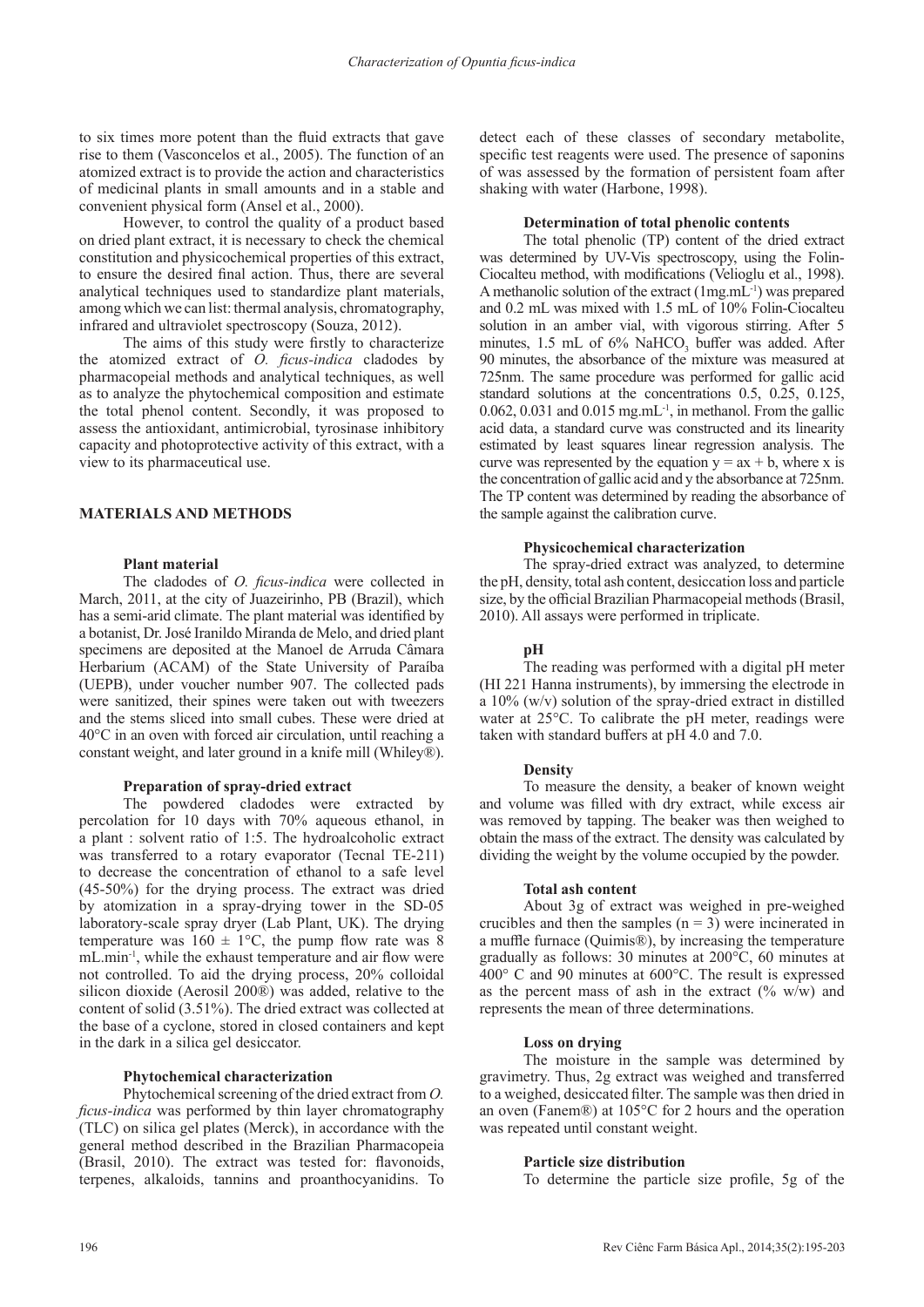sample was weighed and transferred to a graded series of sieves subjected to a mechanical sieve shaker (Bertel Ltda, Brazil), vibrating vigorously for 15 minutes. The percentage of extract retained on each sieve was calculated by Equation 1:

$$
\% \text{ extract on sieve i } = \frac{M1}{M2} \times 100 \qquad \qquad \text{Eq. (1)}
$$

where: M1=Mass of sample retained on sieve i; M2 = Sum of masses retained on all sieves and the collector.

# **Thermal Analysis**

# **Differential Scanning Calorimetry (DSC)**

The DSC curve of the extract was recorded with a TA Instruments calorimeter Q20. The sample (about 2  $\pm$  0.1 mg) was placed in hermetically sealed aluminum cells in a nitrogen atmosphere flowing at 50 mL.min-1 and heated at 10°C.min<sup>-1</sup> to 500°C. The system was calibrated with indium (T<sub>f</sub> = 156.6 ± 0.2°C) and zinc (T<sub>f</sub> = 419.5 ± 0.3°C) standards of purity 99.99%. TA Universal Analysis software was used to analyze the DSC curve.

#### **Thermogravimetric Analysis (TGA)**

The TGA curve of the extract was recorded with a TA Instruments SDT Q600 thermobalance. An alumina crucible holding about  $5\pm0.1$  mg sample was heated at 10°C.min-1 to 1200°C under synthetic air flowing at 20 mL.min-1. Before the test, the equipment was calibrated with a standard sample of calcium oxalate monohydrate, under the same experimental conditions. TA Universal Analysis software was used to analyze the TGA curve.

#### **Infrared absorption spectroscopy (IR)**

Mid-infrared absorption spectra were collected in a Perkin Elmer® Spectrum 400 spectrometer, with an attenuated total reflectance (ATR) accessory, with a zinc selenide crystal. The spectra were acquired in 16 scans at a resolution of  $4 \text{ cm}^3$ , in the region between 4000 and 650 cm-1.

#### **Antioxidant activity**

The extract was tested for antioxidant activity by its ability to capture the stable radical 2,2-diphenyl-1-picrylhydrazyl (DPPH●). Qualitative analysis was performed by TLC on silica gel plates (Merck®), with rutin, ascorbic acid and tannic acid as positive standards for comparison. The plates were eluted with CHCl3/MeOH/ H2O (65:30:5) (v/v) and, after drying, were sprayed with a solution of 0.4 mmol.L<sup>-1</sup> DPPH $\bullet$  in MeOH. The plates were observed for the appearance of yellow spots on a purple background, which would indicate possible antioxidant activity (Sousa et al., 2007; Soler-Rivas et al., 2000).

## **Tyrosinase inhibitory activity**

Inhibition of the enzyme tyrosinase was assayed as described by Hearing (1987). In a 96-well microplate, the control well contained 80µL of the tyrosinase solution,  $20\mu$ L of diluent (DMSO or phosphate buffer, pH 6.5) and 100µL of DOPA (3,4-dihydroxy-L-phenylalanine). After 20 min incubation at 37°C, the final absorbance should be  $\sim 0.800$  with DMSO and  $\sim 1.000$  with buffer as diluent. In the other wells, the assay mixture was: 20 µL of inhibitor [extract or standard (kojic acid)]  $+80 \mu L$  of the tyrosinase

solution. The plate was incubated for 5 min at 37°C. Thereafter, 100 µL of the color reagent DOPA was added and the plate incubated at 37°C for 20 min. The absorbance at 492 nm was read before the addition of DOPA and at 5, 10, 15 and 20 minutes. Inhibition was calculated by equation 2.

# % Inhibition =  $100 - [At_{20} \text{ samp} - At_{0} \text{ samp})/(At_{20} \text{cont} At<sub>0</sub>cont$ <sup>\*</sup>100 Eq. (2)

where:  $At_{20}$  absorbance after 20 minute of reaction;  $At_{0}$  = initial absorbance; samp= sample; cont= control.

#### **Antimicrobial activity**

The microbiological assay was performed by the agar diffusion cylinder plate method, following the Brazilian Pharmacopoeia (Brasil, 2010) recommendations. The standard strains of bacteria, from the American Type Culture Collection, were *Escherichia coli* (ATCC 25922), *Staphylococcus aureus* (ATCC 25923) and *Pseudomonas aeruginosa* (ATCC 27853), which were provided by the Oswaldo Cruz Foundation (FIOCRUZ – RJ, Brazil).

Mueller Hinton agar plates were used, with a bacterial inoculum of 85% transmittance at a wavelength of 625 nm (spectrophotometer Biospectro SP-22), which corresponds to a final density of 10<sup>6</sup> CFU.mL<sup>-1</sup>. The inoculum was added to a top layer of agar at a dilution of  $1:100 \, (v/v)$ . After this layer had set, 4 stainless steel cylinders were placed on the surface, to each of which was added 100 μL of sample  $(1 \text{ g.mL}^{-1})$ . The assay was performed in triplicate. After an incubation period of 48 hours, the diameters (in mm) of inhibition zones were measured around the cylinders, with the aid of a digital caliper. As a negative control, 70% alcohol was used and, as positive controls, the injectable antibiotic cephalothin (1g.mL-1) for *Staphylococcus aureus*  (Gram-positive bacteria) and injectable gentamycin sulfate (40 mg.mL-1) for the other two bacteria (Gram-negative).

#### **Photoprotective activity**

The Sun Protection Factor (SPF) of a protective cream formulation, to which the atomized extract of *O. ficus-indica* was added, was determined, to test for potentiation of SPF formulations containing a chemical UV filter and the extract. The auto-emulsifier base, Aristoflex® AVL (Clariant Brazil), which is a mixture of emulsifiers, emollients and thickening polymer, was used as a vehicle for incorporation of the extract. The emulsion was prepared by the phase inversion method for cold emulsification and methylparaben (preservative) and polysorbate 80 (surfactant) were used as adjuvants. The chemical filter was octyl methoxycinnamate (Table 1).

| Table 1. Composition of cream formulations for SPF assessment. |  |  |  |
|----------------------------------------------------------------|--|--|--|
|----------------------------------------------------------------|--|--|--|

| <b>COMPOSITION</b>                           | $F1(%)^*$ | $F2(%)^*$ | $F3(%)^*$ | $F4(%)*$ |
|----------------------------------------------|-----------|-----------|-----------|----------|
| Aristoflex AVL®                              | 5.0       | 5.0       | 5.0       | 5.0      |
| Methylparaben                                | 0.15      | 0.15      | 0.15      | 0.15     |
| Polysorbate 80                               | 2.0       | 2.0       | 2.0       | 2.0      |
| Atomized extract of $\Omega$<br>ficus-indica | ۰         | ۰         | 10.0      | 10.0     |
| Octyl methoxycinnamate                       | ۰         | 7.5       | ٠         | 7.5      |
| Water                                        | qsp       | qsp       | qsp       | qsp      |

\*Percent by weight (w/w). Legend: F1 = base; F2 = base + sunscreen 7.5%; F3 = base + extract 10%, F4 = base  $+$  extract  $10\% +$  filter 7.5%.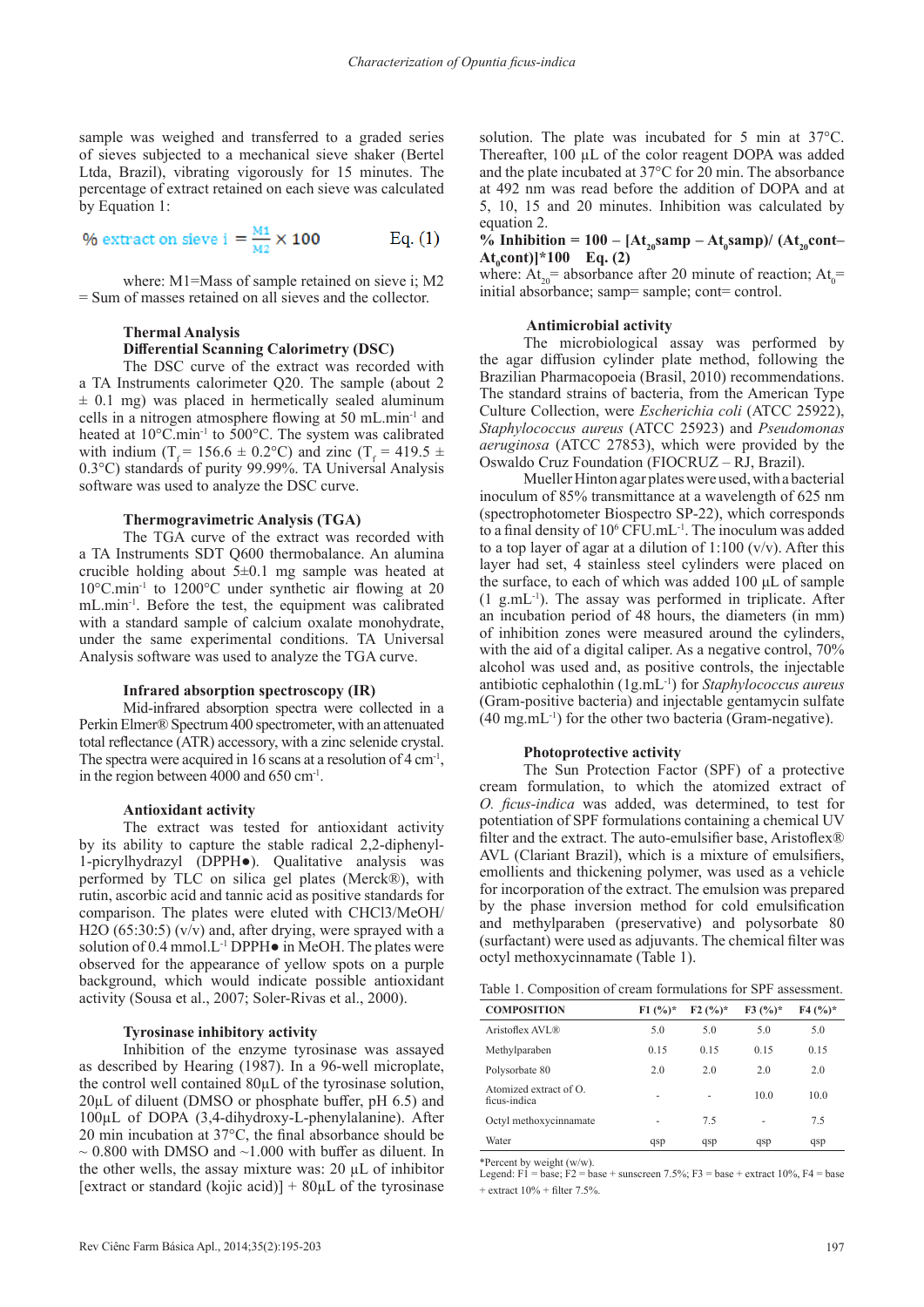The SPF of the emulsions was estimated by the spectrophotometric method proposed by Mansur et al. (1986). In this, the formulations were diluted in ethanol A.R. at a concentration of 0.2 μg.mL-1 and the absorbance was read in a UV/Vis spectrophotometer (Schimadzu 1240), in a quartz cuvette of light path 1 cm, in the range 290-320 nm, at intervals of 5 nm. The absorbance values were substituted in equation 3 to give the in vitro SPF.

$$
SPF = CF. \sum_{n=0}^{320} EE(\lambda). I(\lambda). Abs(\lambda)
$$
 Eq. (3)

where CF= Correction Factor (= 10); EE  $(\lambda)$  = Erythemal effect of solar radiation at wavelength  $\lambda$ ; I( $\lambda$ ) = Solar intensity at wavelength  $\lambda$ ; Abs( $\lambda$ )= absorbance of sample at each wavelength.

The product of the erythemal effect and the sunlight intensity at a given wavelength (EE x I) is constant and was determined by Sayre et al. (1979). The experiment was performed in triplicate and the SPF was expressed as the arithmetic mean of three determinations.

Besides the SPF, the organoleptic characteristics and the pH (pHmetro HI 221- Hanna Instruments) of each formulation presented in Table 1 were noted.

## **RESULTS**

To obtain an intermediate product with the best technological characteristics, a dry extract of cladodes of *O. ficus-indica* was prepared by the spray-drying method, with addition of 20% Aerosil 200®, giving a final yield of  $41.28 \pm 2.71\%$ .

The phytochemical analysis of this atomized extract of *O. ficus-indica* detected the presence of secondary metabolites such as flavonoids and terpenes.

In order to determine the total content of phenolic compounds (TP) in the sample, a linear calibration curve was constructed for the gallic acid standard, represented by the equation:  $y=5.651x + 0.032$ . The coefficient of determination was R²=0.999. The result obtained for TP by the Folin-Ciocalteu method (Velioglu et al., 1998), expressed as gallic acid equivalents (GAE) per gram of spray-dried extract, was  $42.36 \pm 1.38$  mg GAE.g<sup>-1</sup>.

For the standardization of plant raw materials, it is very important to monitor the chemical constitution of the plant and, in order to ensure the quality of the final product, physicochemical tests were performed on the atomized extract of O. ficus-indica. The results of pharmacopeial tests on the extract can be seen in Table 2, except for particle size analysis, which showed that 53.60% of the extract was retained on the sieve of mesh 355μm.

Table 2. Pharmacopoeial tests applied to atomized extract of O. ficus-indica.

| <b>Pharmacopoeial Tests</b> | Mean + SD $*$    |
|-----------------------------|------------------|
| pH                          | $4.54 \pm 0.05$  |
| Density $(g.mL^{-1})$       | $0.64 \pm 0.02$  |
| Ash $(\%)$                  | $35.13 \pm 0.01$ |
| Loss on Drying $(\%)$       | $5.05 \pm 0.06$  |
|                             |                  |

\*SD= standard deviation.

The thermal behavior of the spray-dried extract was assessed from DSC and TGA curves, presented respectively in Figures 1 and 2. The IR absorption spectrum can be seen in Figure 3.



Figure 1- DSC curve of nebulized extract of Opuntia ficus-indica.



Figure 2- TGA curve of nebulized extract from Opuntia ficus-indica.



Figure 3- IR spectrum of nebulized extract of Opuntia fícus-indica.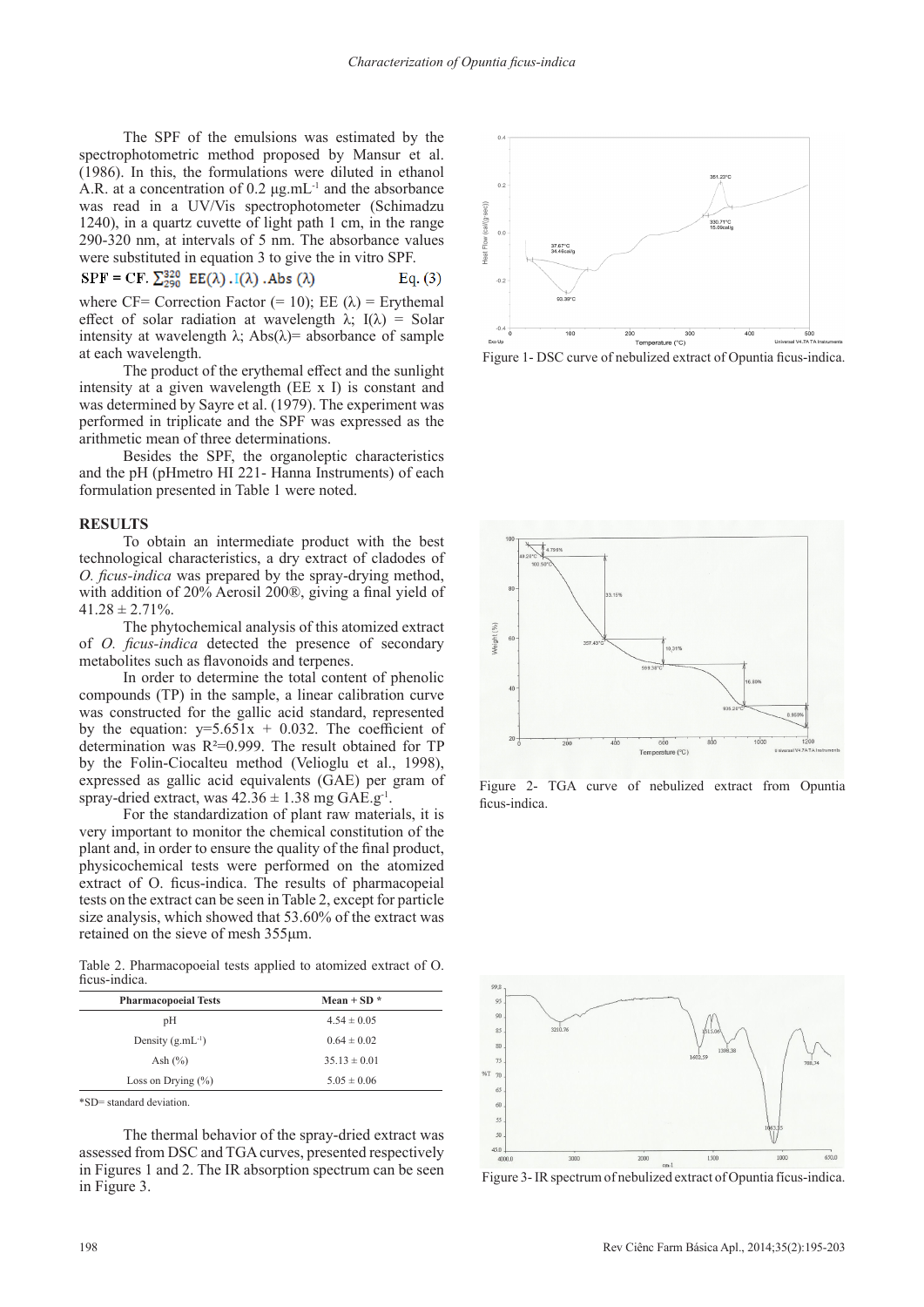With regard to the assessment of intermediate plant product cosmetic uses, it was found, in relation to antioxidant activity, that the extract, tested by the qualitative DPPH● method on TLC plates, did not produce yellow stains on a purple background, which would have indicated possible antioxidants.

However, in the assay to determine inhibition of tyrosinase, the extract showed an inhibitory activity of  $11.39 \pm 0.21\%$ , while the standard inhibitor, kojic acid, tested at the same concentration, showed an inhibition of  $38.17 \pm 2.69\%$ .

In the test for antibacterial activity in the extract of O. ficus-indica, inhibition zones against the strains tested were not found under the study conditions. However, with regard to the positive controls, gentamicin exhibited zones of  $28.80 \pm 0.30$  mm against E. coli and  $25.80 \pm 0.20$  mm against *P. aeruginosa*, while cephalothin produced a growth inhibition zone against S. aureus of  $23.50 \pm 0.30$ mm.

According to the method of assessing photoprotective action proposed by Mansur *et al* (1986), the atomized extract of *O. ficus-indica* showed no significant SPF and was not able to increase the SPF of a formulation based on chemical sunscreen, as can be seen in Table 3.

Table 3. In vitro SPF of cosmetic formulations tested.

| <b>Formulations</b> | <b>SPF</b>       | рH              |
|---------------------|------------------|-----------------|
| F1                  | $0.18 \pm 0.01$  | $6.29 \pm 0.01$ |
| F2                  | $12.53 \pm 0.03$ | $6.24 \pm 0.02$ |
| F3                  | $0.21 \pm 0.02$  | $5.07 \pm 0.03$ |
| F4                  | $12.54 \pm 0.05$ | $5.13 \pm 0.02$ |
|                     |                  |                 |

Legend: F1 = base; F2 = base + 7.5% chemical sunscreen; F3 = base + 10% extract; F4 = base + 10% extract + 7.5% sunscreen.

Concerning the organoleptic properties of the emulsions made for this photoprotective activity, it was observed that after incorporation of the dried extract into the cosmetic base, the formulations had the macroscopic appearance of cream and there was no separation of phases 24 hours after the preparation. Formulations without the plant product were white (F1 and F2), while those with extract exhibited a green color (F3 and F4) and characteristic odor. Given the nature of the hydrophilic surfactants used, the formulations were classified as O/W and those containing extract exhibited a slightly lower pH (Table 3).

# **DISCUSSION**

The yield of the atomized extract of *O. ficus-indica*  achieved by adding silica (41%) was much higher than that of the extract of *Symphytum officinale* L. dried free of adjuvants, which was 20% (Silva Júnior et al., 2006). Therefore, the incorporation of technological adjuvants has a decisive influence in increasing the drying process efficiency and contributes positively to the recomposition of the product in water (Soares, 2002).

In the phytochemical screening, there was a positive response for flavonoid compounds, which are reported to have antioxidant, anti-inflammatory, antimicrobial, photoprotective and enzymatic inhibitory activities. Thus, plants that contain these metabolites may have many applications in the pharmaceutical field. The negative

response for other secondary metabolites does not necessarily imply their absence, as they could be in small amounts, insufficient for positive identification; indeed, the time of harvest may have influenced their production by the plant (Perruchon, 2002; Souza, 2011).

The determination of the phenolic compound content in the dried *O. ficus-indica* extract afforded similar results to those reported by Sousa et al. ( 2007), who studied plants in the semi-arid area of the state of Piauí (NE Brazil), where the lyophilized extract from the bark and leaves of *Terminalia brasiliensis* Camb. demonstrated total phenolic contents, respectively, of  $45.82 \pm 0.78$  mg and  $38.53 \pm 0.78$  $0.63$  mg GAE.g<sup>-1</sup>. According to those authors, there is a positive correlation between the content of total phenolics and antioxidant capacity. Thus, the ethanol extract of *T. brasiliensis* bark displayed an antioxidant activity of about 90% at a concentration of 100  $\mu$ g.mL<sup>-1</sup>.

According to Luzia et al. (2010), the extraction of phenolic compounds from natural products is strongly affected by the solvent used, in the sense that the greater the polarity of the extracting solvent, the greater the amount of phenolic compounds extracted. They used ethanol (dielectric constant = 24.30) to obtain an extract of *Eugenia uniflora* L. seeds and obtained a phenolic compounds content of  $75.64$  mg  $GAE.g^{-1}$ . We employed a hydroalcoholic solution of 70% ethanol, since, as Medeiros & Kanis (2010) point out, in most processes to prepare liquid extracts of plants in the pharmaceutical industry, the solvents used are various mixtures of water and ethanol. The presence of water (dielectric constant  $= 78.36$ ) increases the dielectric constant and may favor the extraction of substances of intermediate polarity. Thus, Spagolla et al. (2009) observed that the mixtures ethanol/water 60:40 (v/v) and methanol/water  $80:20$  (v/v) yielded the highest contents of phenolics and flavonoids of all the hydroalcoholic extracts of *Vaccinium ashei* tested.

Regarding the physicochemical characteristics of the atomized extract of O. ficus-indica, it can be seen that the solution of 10% extract  $(w/v)$  showed an acid pH (4.54). However, according to Coskuner et al. (2006), the natural pH of *O. ficus-indica* cladodes is between 5.40 and 5.75. This fall in pH of the dried extract may be attributed to the mixture with silica, which has a pH around 3.70 to 4.70 (Balköse, 1990).

The determination of residual water content in herbal drugs is a test of the quality of their preparation, as well as a warranty of their conservation. The result for the atomized extract indicated good conservation and efficient drying of the extraction solvent. The importance of determining the loss of mass on drying is linked to the microbiological stability of raw plant material, as an expression of its susceptibility to the growth of fungi and bacteria and its chemical stability, especially against hydrolytic processes (Coskuner et al., 2006).

The main objective of measuring total ash is to estimate the proportion of inorganic compounds or impurities contained in organic substances (Brasil, 2010). A high result was obtained because 20% of the inorganic compound silica was used in the extract drying process; in addition, according to the literature, the fodder *Opuntia* is rich in minerals, especially calcium and iron (Chiacchio et al., 2006).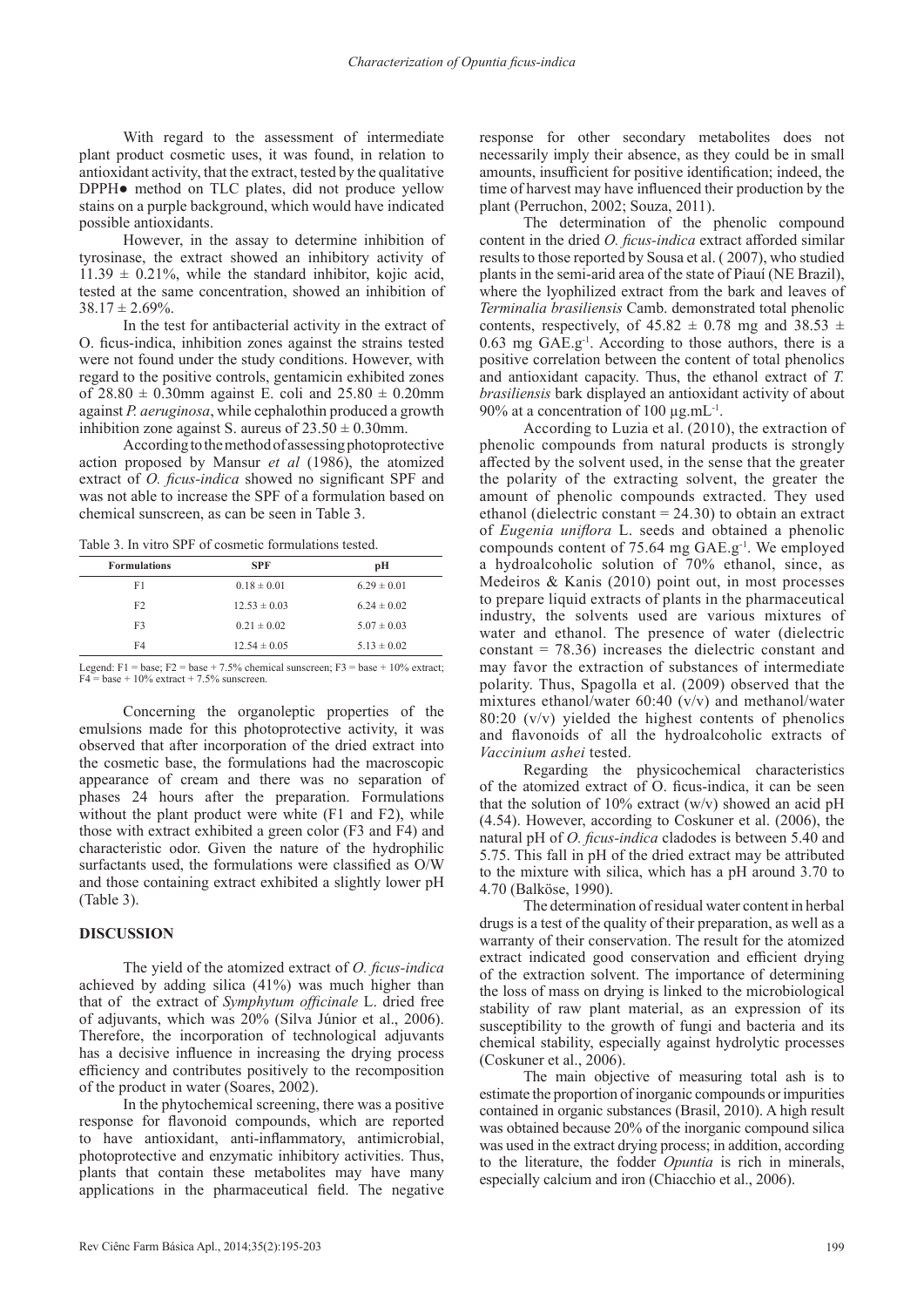The density of the atomized extract of *O. ficusindica* was  $0.64 \pm 0.02$  g.mL<sup>-1</sup>. This is an important quality control parameter from the technological point of view, since it influences the processing of phytotherapeutic and phytocosmetic forms.

In granulometric analyses, spray-dried extracts of *O. ficus-indica* are found to be a moderately dense powder, established in the Brazilian Pharmacopeia (Brasil, 2010) as composed of particles that pass entirely through a silk sieve of 710μm mesh, while up to 40% pass through one of nominal mesh 250μm. The same result was found by Costa et al. (2009) for the granulometric characterization of a spray-dried extract of *Cynara scolymus* L.

In the DSC curve of the dried extract (Figure 1), analyzed by the tangent method, two main events could be identified – one endothermic and one exothermic. The first peak probably indicates the water vaporization process, in other words, the loss of moisture from the extract. The second possibly corresponds to the decomposition of plant organic matter.

However, between these two thermal events, there is a steadily rising baseline, indicating that poorly defined thermal events may be occurring in the DSC curve in this range (from 129.40 °C to 330.71 °C). Comparison with the TG curve of the extract (Figure 2) suggests that these events also refer to thermal decomposition, since significant mass loss occurred in this temperature range.

The small quantity of sample, rapid results and the cleanliness of the technique make thermogravimetry a powerful tool for technological research in the standardization of raw materials used in herbal medicine and phytocosmetics (Aragão et al., 2002). According to the thermogravimetric curve of the dried extract (Figure 2), the weight loss occurred in several stages, probably due to the complexity of the sample, which is a plant extract and contains many different chemical compounds.

We also observe in Figure 2 that up to 100.50 °C there was a weight loss of 4.79%, possibly associated with loss of water. This result was consistent with the value obtained in the gravimetric loss on drying test (5.05%), showing that thermogravimetry can also provide an estimate of the residual water content present in the material after processing. The weight loss steps occurring at higher temperatures are related to the thermal decomposition of organic compounds in the extract. The step with the highest mass loss (33.15%) is seen between the temperatures 100.50 °C and 357.43ºC, similar to the findings of Silva Júnior et al. (2006) on the dry extract of *Symphytum officinale* L. The mean cumulative loss until the end of the test (at 1200 °C) was 74.02%. Thus, in this analysis, the mineral residue averaged 25.98%.

In their study of the thermal behavior of *Origanum mangerona* L. dried leaves, Medeiros et al. (2007) noted that the sample went through four processes of thermal decomposition, up to 900°C, showing a thermogravimetric profile similar to that in this research. However, those authors reported a mass loss of moisture of 10.19%. Despite thermoanalytical techniques being good tools for the characterization of materials, studies in which thermal techniques are applied to plant products are rare in the literature (Aragão et al., 2002).

According to Luz (2005), the infrared ATR spectrum shows how the compounds at the sample surface absorb in the infrared region. The analysis of the IR spectrum of the *O. ficus-indica* atomized extract (Figure 3) shows a broad band at 3210 cm-1, which may represent the symmetric axial stretching of hydroxyl (O-H), a chemical grouping present in phenolic compounds. The absorption in the region of  $1602 \text{ cm}^{-1}$  suggests the axial vibration of C=C double bonds in the aromatic groups and an intense band at 1063cm-1 suggests the presence of C-O bonds in phenols. The band of low intensity at  $788 \text{cm}^{-1}$  may be due to the angular deformation of adjacent hydrogens of the aromatic ring (Silverstain & Webster, 2000).

Antioxidants are substances that characteristically decrease or block the oxidation reactions induced by free radicals (Costa et al., 2012), and it is a constant concern of cosmetology to prevent or attenuate the aging process by searching for and studying effective antioxidants, which can be offered to consumers in cosmetic products. These compounds are increasingly sought in plants, as they hold a vast amount of natural antioxidant substances (Magalhães, 2000).

In the qualitative analysis of DPPH● radical scavenging activity, the dried extract did not show antioxidant activity. This finding contradicts claims in the literature that *O. ficus-indica* exhibits antioxidant activity, consistent with the presence of phenolic flavonoid compounds such as quercetin, carotenoids and several vitamins, among them ascorbic acid (Galati et al., 2003; Tesoriere et al., 2004; Ennouri et al., 2005). However, according to Peixoto Sobrinho et al. (2009) and Nascimento et al. (2011), there can be an appreciable variation in the content of total flavonoids, depending on the date and location of collection, humidity, light, temperature and other factors. This may explain the difference between the results of this study and those in the literature.

Tyrosinase is an enzyme widely distributed in nature, being present in plants, animals and microorganisms, and has a key role in the biosynthesis of melanin and other physiological processes (Faria et al., 2007). For the pharmaceutical industry, tyrosinase inhibitors are important in the treatment of certain dermatological diseases associated with hyperpigmentation caused by abnormal production of melanin (Souza, 2011). Therefore, tyrosinase inhibitors have been used in cosmetics for skin whitening and depigmentation after sunburn.

In the assay of tyrosinase inhibition performed in this study, the dried extract showed significant inhibitory activity  $(\sim 11\%)$ , in comparison with the standard inhibitor, kojic acid, tested at the same concentration. However, Souza (2011), in a study of the Brazilian tree *Pouteria torta* (grown for the fruit abil), that an aqueous extract of its leaves at a concentration of 1 mg.mL-1 inhibited 87.60% of the activity of tyrosinase. Thus, when we compare our results with literature data, we realize that the inhibitory activity of the extract of *O. ficus-indica* was modest.

Bacteria such as *Staphylococcus aureus* and *Escherichia coli* stand out as common contaminants in cosmetics and in hospital facilities. These microorganisms have pathogenic strains resistant to common antimicrobial agents, making their occurrence a potential threat to health (Dantas, 2010). There is a growing desire among the public to use less aggressive products of natural origin or as close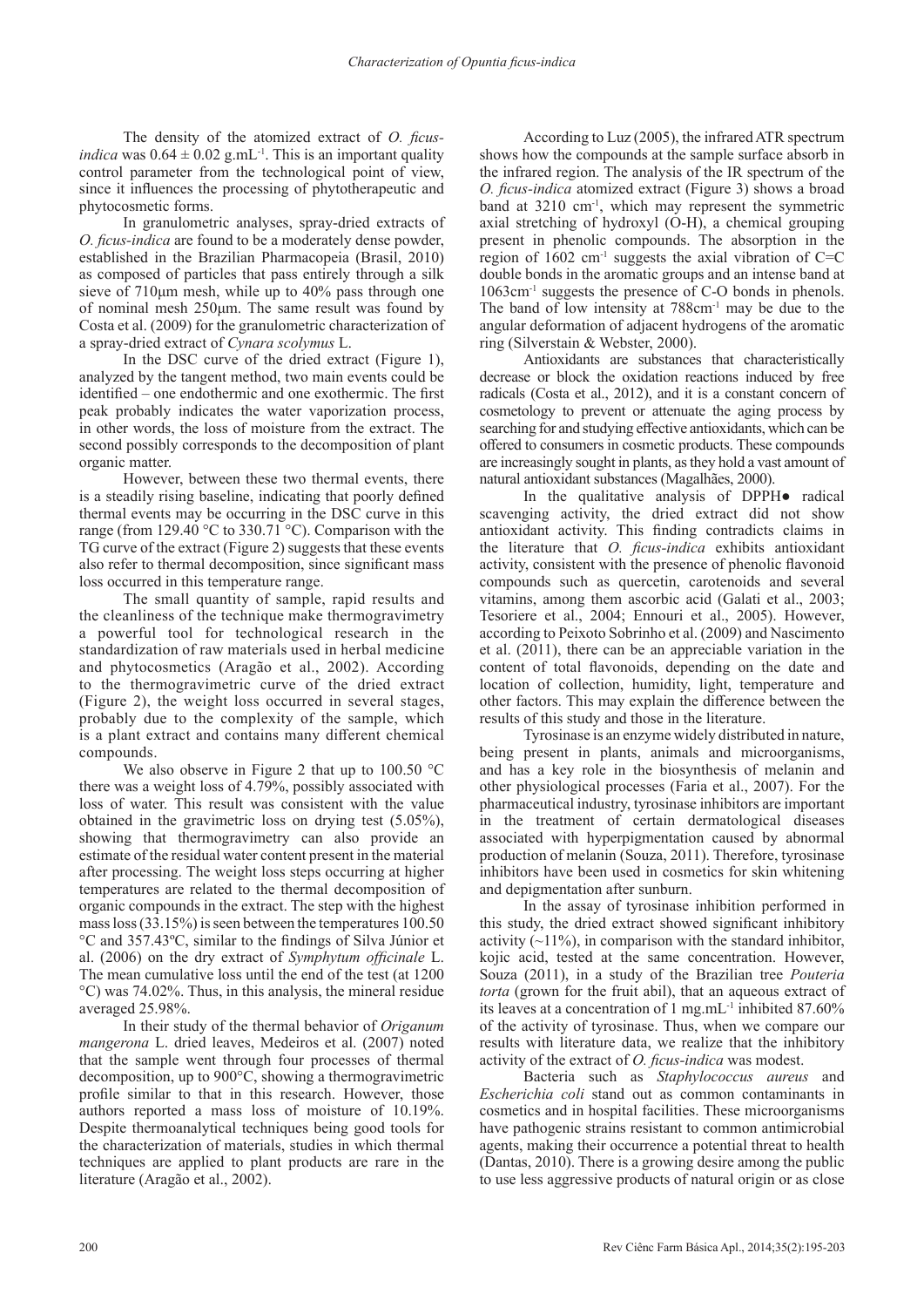to natural as possible. The cosmetic industry is, in turn, subject to consumer concerns, and also seeks to develop formulations containing natural products, for example, to conserve the end product (Packer & Luz, 2007). Thus, Packer and Luz claim that the presence of flavonoids in plants can provide natural microbicidal activity. However, even though *O. ficus-indica* has flavonoids, in this study the extract of this plant was unable to inhibit the growth of the two bacterial strains.

On the other hand, in the study of Salah-Fatnassi et al. (2009), it was shown that two species of *Opuntia*  exhibited strong activity against the majority of tested fungi, including yeasts, among them *Candida albicans*. The sensitivity of the tested organisms varied from one extract to another and also between the two species of opuntia, the inhibition ranging from 0% to 72.72%.

The amount of flavonoids produced by a plant is considered an important factor in the protection of the plant against ultraviolet radiation. Thus, plant extracts containing flavonoids are capable of absorbing ultraviolet light, which suggests the possibility of using such extracts as sunscreens in photoprotective preparations for topical use (Nascimento et al., 2009; Souza et al., 2005).

Although the phytochemical screening demonstrated the presence of flavonoids and the literature indicates the use of *O. ficus-indica* in products for photoprotection (Sáenz-Hernández, 2001; Hamou, 2008), the present study found that the incorporation of the atomized extract of cladodes of *O. ficus-indica* into a cosmetic base neither showed any protective potential nor was it able to enhance the SPF of a formulation with a synthetic filter (Table 3). It is worth mentioning that, according to a resolution of the Brazilian food, drug and sanitary authority, Anvisa (Brasil, 2012), sunscreen products suitable for cosmetic use should provide an SPF  $\geq 6$ .

These results can be explained by various studies that the efficacy of a sunscreen depends on the radiant energy absorption capacity attributed to its chromophoric groups, which is proportional to their concentration, the absorption bands and the wavelength of the absorption peak (Violante et al., 2008, Munhoz et al., 2012).

Other studies have shown that various plant products had flavonoids in their composition and absorbed in the ultraviolet region, but did not show any potential as natural sunscreens (Souza et al., 2005; Violante et al., 2008).

Given the foregoing, the use of natural products in formulations has always been accepted by consumers, so that the pharmaceutical industries are becoming more interested in adding plant extracts to the composition of their products. However, it is very important that these products are standardized and that the effects attributed to specific extracts are verified by means of scientific studies.

Hence, all the physical and chemical assays carried out in this study are valuable and their results can be used as guidelines for the quality control of atomized extract of O. ficus-indica.

Furthermore, we observe that, even though the phytochemical screening of the extract of *O. ficus-indica*  indicated the presence of flavonoids, the assessment of its potential activities demonstrated that, under the standard conditions of the study, this extract did not exhibit antioxidant, photo-protective or antibacterial activity,

whereas it did show moderate but significant inhibition of the enzyme tyrosinase.

Finally, the originality of this pharmaceutical study of *O. ficus-indica* may be emphasized, as it affords prospects of new studies on this species, which is so plentiful in northeastern Brazil.

# **ACKNOWLEDGMENT**

We would like to thank the Brazilian Coordinating Council for the Improvement of Higher Education (Coordenação de Aperfeiçoamento de Pessoal de Nível Superior – CAPES/Brazil - PROCAD, Process n° 552652/2011-3) for the financial support. The State of São Paulo Research Foundation (FAPESP- Process n°: 2013/22212-0). The authors also are grateful to the Graduate Program in Pharmaceutical Sciences of UFPE and UEPB.

# **RESUMO**

# *Caracterização do extrato nebulizado de Opuntia ficus-indica (L.) Mill. e avaliação da sua utilização farmacêutica*

**Diante das múltiplas potencialidades da** *Opuntia ficus-indica* **(L.) Mill. relatadas na literatura e ampla empregabilidade dos extratos secos na produção de fitoterápicos e fitocosméticos, este estudo objetivou caracterizar o extrato nebulizado dos cladódios de**  *O. ficus-indica* **bem como verificar a composição fitoquímica e quantificar os fenóis totais. O estudo propõe ainda avaliar as atividades antioxidante, antimicrobiana, inibidora da enzima tirosinase e fotoprotetora do extrato visando à sua utilização farmacêutica. A caracterização físico-química foi realizada através de testes farmacopeicos, análise térmica e espectroscopia na região do infravermelho. A caracterização fitoquímica foi feita por CCD e a quantificação de fenóis por espectroscopia na região do visível (725 nm). A atividade antioxidante foi analisada pela técnica do sequestro do radical livre DPPH\*, a atividade antibacteriana pelo método de difusão em ágar, a atividade inibidora da enzima tirosinase através da verificação da ação difenolase e a atividade fotoprotetora pelo método in vitro de Mansur. As análises farmacopeicas, espectroscópicas e térmicas permitiram caracterizar o extrato nebulizado de O. ficus-indica. Quanto à avaliação das potencialidades foi detectado que, nas condições do estudo, o extrato não apresentou atividade antioxidante, antimicrobiana e fotoprotetora. Contudo, demonstrou relativa capacidade inibitória da enzima tirosinase. Portanto, cabe então destacar a originalidade da pesquisa com a**  *O. fícus-indica* **(L.) Mill. na área farmacêutica, dando perspectivas para novos estudos com essa espécie tão abundante e adaptada ao semi-árido brasileiro.**

*Palavras-chaves:* Caracterização fitoquímica. *Opuntia ficus-indica* (L.) Mill. Atividade antimicrobiana. Atividade antioxidante. Inibição da Tirosinase.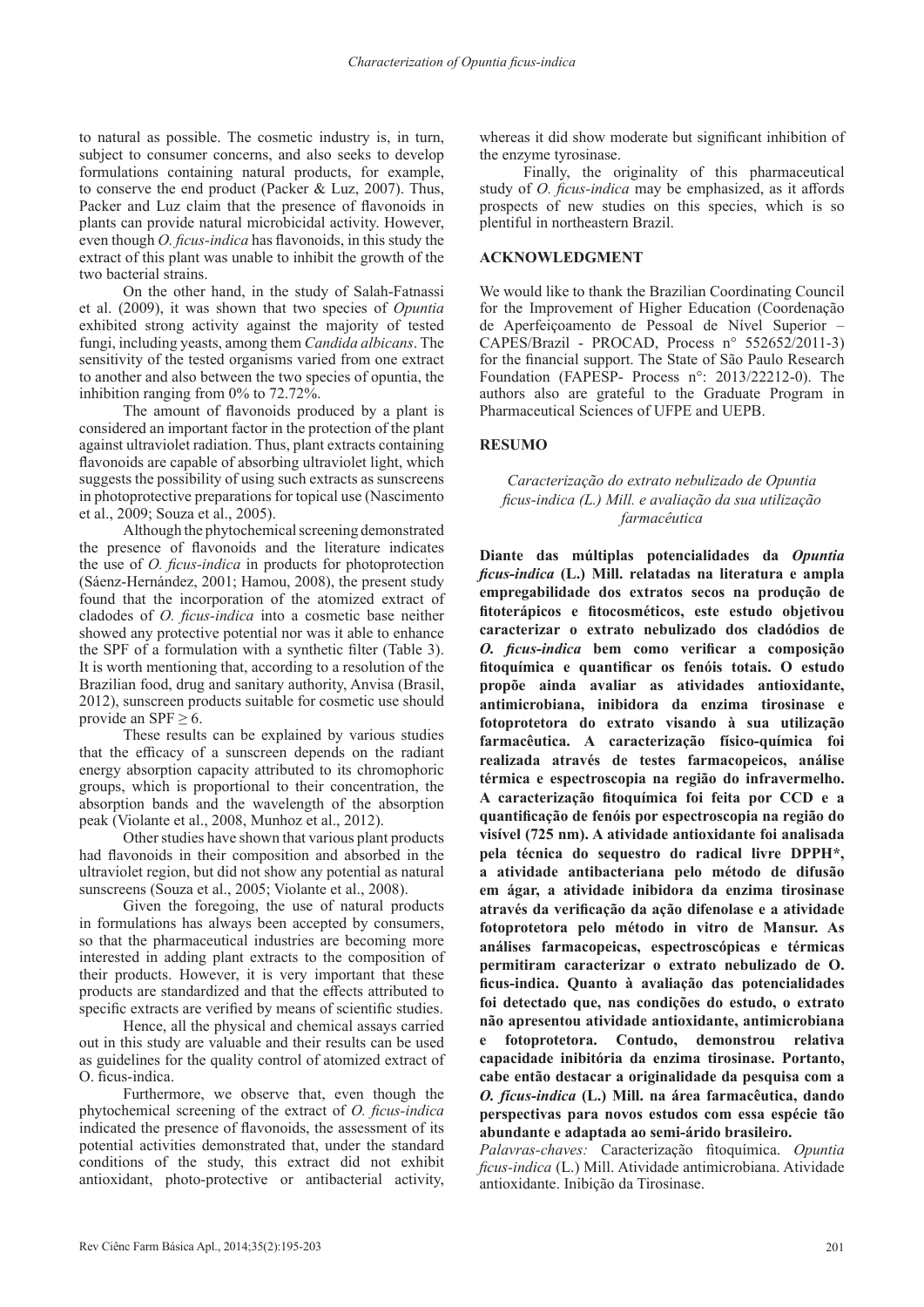# **REFERENCES**

Ansel HC, Popovich VG, Allen Júnior LV. Farmacotécnica: Formas farmacêuticas & Sistemas de liberação de fármacos. 6ª ed. São Paulo: Editora Premier; 2000.

Aragão CFS, Souza FS, Barros ACS, Veras JWE, Barbosa Filho JM, Macedo RO. Aplicação da termogravimetria (TG) no controle de qualidade da milona (Cissampelos sympodialis Eichl.) Menispermaceae. Rev Bras Farmacogn. 2002;12(supl.):60-1.

Balköse D. Effect of preparation pH on properties of silica gel. J Chem Technol Biotechnol. 1990;49:165–71.

Barbera G, Inglese P, Pimienta-Barrios E. (Eds.). Agroecologia, cultivo e usos da palma forrageira. Paraíba: SEBRAE/ PB; 2001.

Barreiros ALBS, Barreiros ML, David JM, David JP, Queiroz LP. Atividade antioxidante de substâncias presentes em Dioclea violacea e Erythroxylum nummularia. Rev Bras Farmacogn. 2003;13(supl.): 8-11.

Brasil. Agência Nacional de Vigilância Sanitária. Resolução RDC nº 30, de 01 de junho de 2012. Aprova o Regulamento Técnico Mercosul sobre Protetores Solares em Cosméticos e dá outras providências. Diário Oficial da União, nº 107, 4 de junho de 2012. Seção 1. p. 83.

Brasil. Farmacopéia Brasileira. São Paulo: Atheneu; 2010.

Chiacchio FPB, Mesquita AS, Santos JR. Palma forrageira: uma oportunidade econômica ainda desperdiçada para o semi-árido baiano. Bahia Agríc. 2006;7(3):39-49.

Coskuner Y, Tekin A. Monitoring of seed composition of prickly pear (*Opuntia ficus-indica* L.) fruits during maturation period. J Sci Food Agr. 2006;83(8):846–9.

Costa DA; Oliveira GAL; Sousa DP; Freitas RM. Avaliação do potencial antioxidante in vitro do composto cianocarvona. Rev Ciênc Farm Básica Apl. 2012;33(4):567-75.

Costa RS, Ozela EF, Barbosa WLR, Pereira NL, Silva Júnior JOC. Physical characterization, chemistry and physicchemistry of *Cynara scolymus* L. (Asteraceae) dry extract by spray-drying. Rev Bras Farm. 2009;90(3):169-74.

Dantas, LIS. Atividade antibacteriana do óleo essencial de Lippia gracilis schauer sobre patógenos de importância na indústria de alimentos. Holos, Natal, 2010;26(5):114-23.

Elisabetsky E, Souza GC. Etnofarmacologia como ferramenta na busca de substâncias ativas. In: Simões, CMO et al. (org.) Farmacognosia: da planta ao medicamento. 5ª. ed. Porto Alegre/Florianópolis: Editora da Universidade UFRGS/Editora da UFSC; 2004. p.107-118.

Ennouri M, Evelyne B, Laurence M, Hamadi A. Fatty acid composition and rheological behaviour of prickly pear seed oils. Food Chem. 2005;93:431-7.

Falcão RBM, Oliveira APS. Desenvolvimento Rural Sustentável, um guia prático para as comunidades do semi árido nordestino. [Cited 2013 jan 06]. Available from: http:// www.proasne.net/desenvolvimentosustentavel3.html.

Faria RO, Moure1 VR, Amazonas MALA, Krieger N, Mitchell DA. The biotechnological potential of mushroom tyrosinases. Food Technol Biotechnol. 2007; 45:287-94.

Galati EM, Mondello MR, Giuffrida D, Dugo G, Miceli N, Pergolizzi S, Taviano MF. Chemical characterization and biological effects of Sicilian *Opuntia* ficus indica (L.) Mill. fruit juice: antioxidant and antiulcerogenic activity. J Agric Food Chem. 2003; 51:4903-8.

Hamou AA. An overview on medicinal and cosmetic of cactus in Morocco. Cactusnet. 2008;11(1):29-34.

Harbone JB. Phytochemical methods. A guide to modern techniques of plant analysis. London: Chapman & Hall; 1998.

Hearing VJJr. Mammalian monophenolmonooxygenase (tyrosinase): purification, properties and reactions catalyzed. Methods Enzymol. 1987; 142: 154-65.

Leo M, Abreu MB, Pawlowska AM, Cioni PL, Braca A. Profiling the chemical content of *Opuntia ficus-indica*  flowers by HPLC–PDA-ESI-MS and GC/EIMS analyses. Phytochem Lett. 2010;3:48–52.

Luz BR. Propriedades espectrais das plantas no infravermelho termal: da química ao dossel. [Tese]. São Paulo: Universidade de São Paulo; 2005.

Luzia DMM, Bertanha BJ, Jorge N. Pitanga (*Eugenia uniflora* L.) seeds: antioxidant potential and fatty acids profile. Rev Inst Adolfo Lutz. 2010;69(2):175-80.

Magalhães, J. O uso de cosméticos através dos tempos, envelhecimento cutâneo. In: Cosmetologia: com questões de avaliação. Rio de Janeiro: Rubio, 2000.

Mansur JS, Breder MNR, Mansur MC, Azulay RD. Determinação do fator de proteção solar por espectrofotometria. An Bras Dermatol. 1986;61:121-4.

Medeiros J, Kanis LA. Avaliação do efeito de polietilenoglicóis no perfil de extratos de

Mikania glomerata Spreng., Asteraceae, e Passiflora edulis Sims, Passifloraceae. Rev Bras Farmacogn. 2010;20(5):796-802.

Medeiros MAP, Neves IPF, Catunda APM, Paiva NRF, Miranda NA, Macêdo RO, Aragão CFS. Caracterização térmica das folhas de mangerona (*Origanum mangerona*  L. – labiatae) por termogravimetria. In: 47° Congresso de Química; 2007; Natal: Sociedade Brasileira de Química, 2007.

Munhoz VM, Lonni AASG, Mello JCP, Lopes GC. Avaliação do fator de proteção solar em fotoprotetores acrescidos com extratos da flora brasileira ricos em substâncias fenólicas. Rev Ciênc Farm Básica Apl. 2012;33(2):225-32.

Nascimento CS, Nunes LCC, Lima AAN, Grangeiro Júnior S, Rolim Neto PJ. Incremento do FPS em formulação